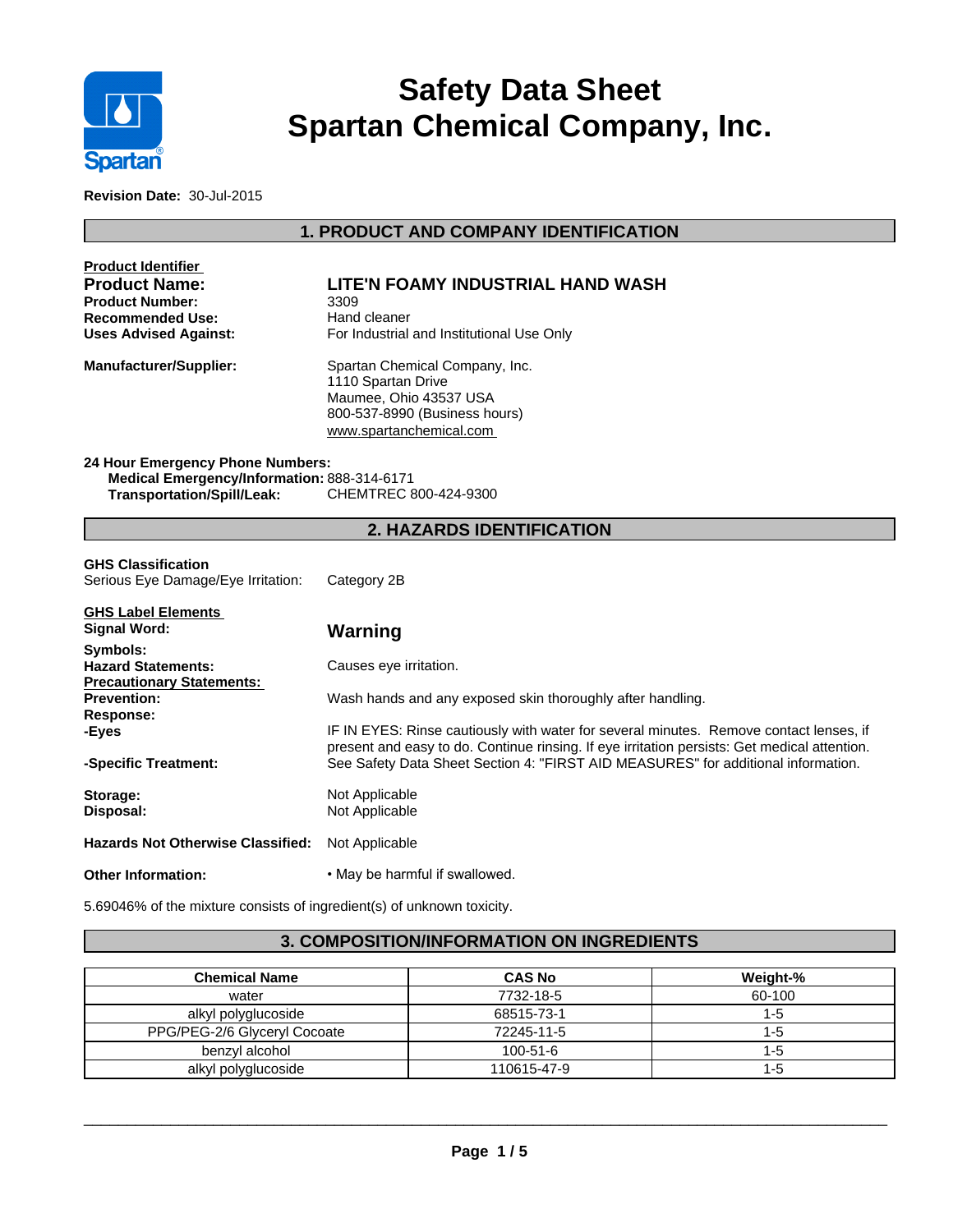Specific chemical identity and/or exact percentage of composition has been withheld as a trade secret.

 $\overline{\phantom{a}}$  ,  $\overline{\phantom{a}}$  ,  $\overline{\phantom{a}}$  ,  $\overline{\phantom{a}}$  ,  $\overline{\phantom{a}}$  ,  $\overline{\phantom{a}}$  ,  $\overline{\phantom{a}}$  ,  $\overline{\phantom{a}}$  ,  $\overline{\phantom{a}}$  ,  $\overline{\phantom{a}}$  ,  $\overline{\phantom{a}}$  ,  $\overline{\phantom{a}}$  ,  $\overline{\phantom{a}}$  ,  $\overline{\phantom{a}}$  ,  $\overline{\phantom{a}}$  ,  $\overline{\phantom{a}}$ 

# **4. FIRST AID MEASURES**

| -Eye Contact:              | Rinse cautiously with water for at least 15 minutes. Remove contact lenses, if present and<br>easy to do. Continue rinsing. If eye irritation persists: Get medical attention. |
|----------------------------|--------------------------------------------------------------------------------------------------------------------------------------------------------------------------------|
| -Skin Contact:             | Wash with soap and water. If skin irritation occurs: Get medical attention.                                                                                                    |
| -Inhalation:               | Remove victim to fresh air and keep at rest in a position comfortable for breathing. Call a<br>poison control center or physician if you feel unwell.                          |
| -Ingestion:                | Rinse mouth. Do NOT induce vomiting. Never give anything by mouth to an unconscious<br>person. Get medical attention if you feel unwell.                                       |
| <b>Note to Physicians:</b> | Treat symptomatically.                                                                                                                                                         |
|                            |                                                                                                                                                                                |

# **5. FIRE-FIGHTING MEASURES**

| <b>Suitable Extinguishing Media:</b>                                    | Product does not support combustion. Use extinguishing agent suitable for type of<br>surrounding fire                                          |
|-------------------------------------------------------------------------|------------------------------------------------------------------------------------------------------------------------------------------------|
| Specific Hazards Arising from the<br><b>Chemical:</b>                   | Dried product is capable of burning. Combustion products are toxic.                                                                            |
| <b>Hazardous Combustion Products:</b>                                   | May include Carbon monoxide Carbon dioxide and other toxic gases or vapors.                                                                    |
| <b>Protective Equipment and</b><br><b>Precautions for Firefighters:</b> | Wear MSHA/NIOSH approved self-contained breathing apparatus (SCBA) and full<br>protective gear. Cool fire-exposed containers with water spray. |

# **6. ACCIDENTAL RELEASE MEASURES**

| <b>Personal Precautions:</b>      | Avoid contact with skin, eyes or clothing. Use personal protective equipment as required.       |
|-----------------------------------|-------------------------------------------------------------------------------------------------|
| <b>Environmental Precautions:</b> | Do not rinse spill onto the ground, into storm sewers or bodies of water.                       |
| <b>Methods for Clean-Up:</b>      | Prevent further leakage or spillage if safe to do so. Contain and collect spillage with         |
|                                   | non-combustible absorbent material, (e.g. sand, earth, diatomaceous earth, vermiculite)         |
|                                   | and place in container for disposal according to local / national regulations (see Section 13). |

### **7. HANDLING AND STORAGE**

| <b>8. EXPOSURE CONTROLS/PERSONAL PROTECTION</b> |                                                                                                                                    |  |
|-------------------------------------------------|------------------------------------------------------------------------------------------------------------------------------------|--|
| <b>Storage Conditions:</b>                      | Keep containers tightly closed in a dry, cool and well-ventilated place. Keep out of the reach<br>of children. Keep from freezing. |  |
| Advice on Safe Handling:                        | Handle in accordance with good industrial hygiene and safety practice. Wash thoroughly<br>after handling.                          |  |

**Occupational Exposure Limits:** None established.

| Provide good general ventilation.                                                                                                                                                                                          |
|----------------------------------------------------------------------------------------------------------------------------------------------------------------------------------------------------------------------------|
| If work practices generate dust, fumes, gas, vapors or mists which expose workers to<br>chemicals above the occupational exposure limits, local exhaust ventilation or other<br>engineering controls should be considered. |
|                                                                                                                                                                                                                            |
| Not required with expected use.                                                                                                                                                                                            |
| Not required with expected use.                                                                                                                                                                                            |
| Not required with expected use.                                                                                                                                                                                            |
| Wash hands and any exposed skin thoroughly after handling.                                                                                                                                                                 |
| See 29 CFR 1910.132-138 for further guidance.                                                                                                                                                                              |
|                                                                                                                                                                                                                            |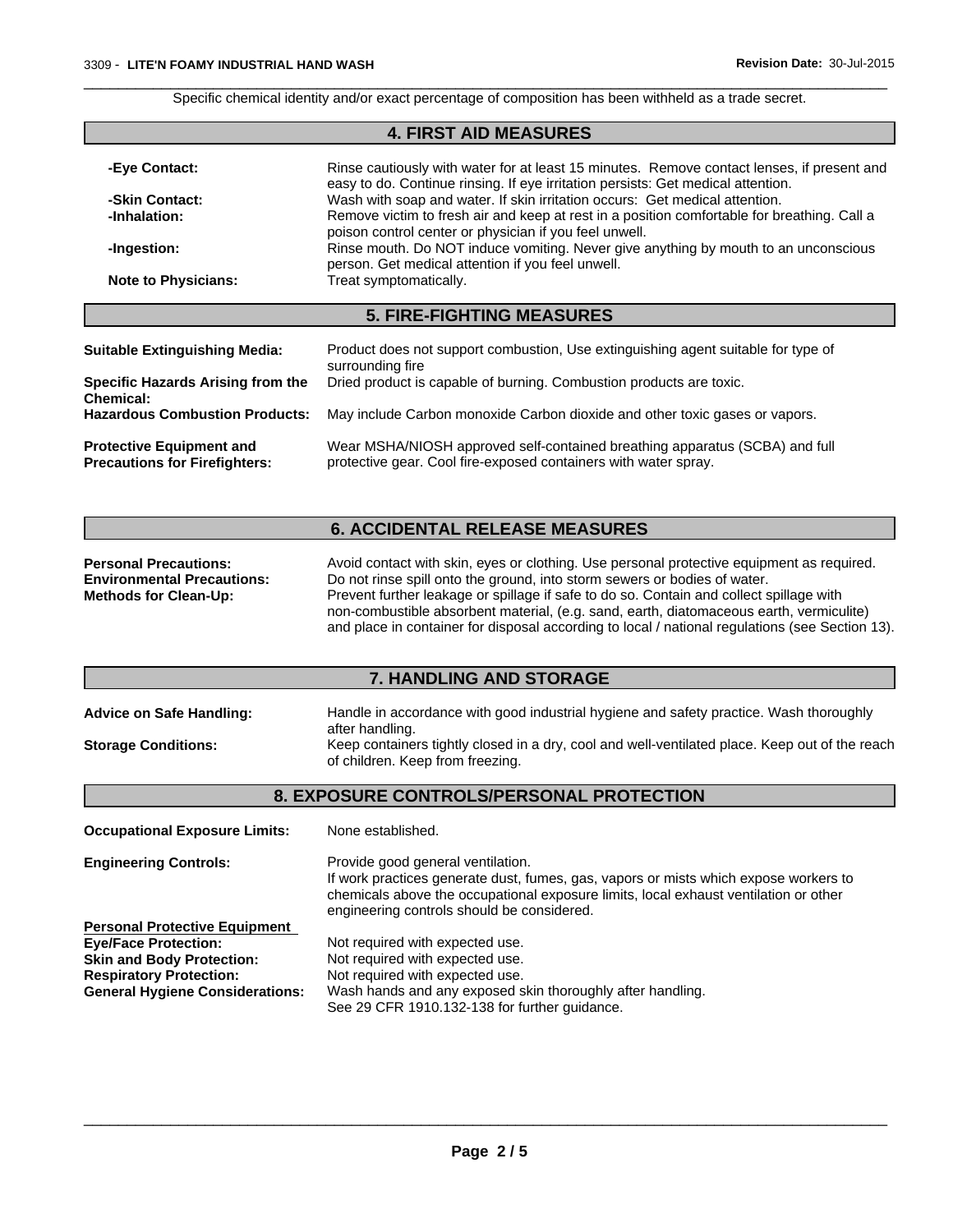# **9. PHYSICAL AND CHEMICAL PROPERTIES**

 $\overline{\phantom{a}}$  ,  $\overline{\phantom{a}}$  ,  $\overline{\phantom{a}}$  ,  $\overline{\phantom{a}}$  ,  $\overline{\phantom{a}}$  ,  $\overline{\phantom{a}}$  ,  $\overline{\phantom{a}}$  ,  $\overline{\phantom{a}}$  ,  $\overline{\phantom{a}}$  ,  $\overline{\phantom{a}}$  ,  $\overline{\phantom{a}}$  ,  $\overline{\phantom{a}}$  ,  $\overline{\phantom{a}}$  ,  $\overline{\phantom{a}}$  ,  $\overline{\phantom{a}}$  ,  $\overline{\phantom{a}}$ 

| Appearance/Physical State:             | Liquid                           |
|----------------------------------------|----------------------------------|
| Color:                                 | <b>I</b> Red                     |
| Odor:                                  | lPleasant                        |
| pH:                                    | $7.0 - 8.0$                      |
| <b>Melting Point / Freezing Point:</b> | No information available.        |
| <b>Boiling Point / Boiling Range:</b>  | 100 °C / 212 °F                  |
| <b>Flash Point:</b>                    | 100 °C / > 212 °F ASTM D56       |
| <b>Evaporation Rate:</b>               | $< 1$ (Butyl acetate = 1)        |
| Flammability (solid, gas)              | No information available.        |
| <b>Upper Flammability Limit:</b>       | <b>No information available.</b> |
| Lower Flammability Limit:              | No information available.        |
| Vapor Pressure:                        | No information available.        |
| <b>Vapor Density:</b>                  | <b>No information available.</b> |
| <b>Specific Gravity:</b>               | 1.01                             |
| Solubility(ies):                       | Soluble in water                 |
| <b>Partition Coefficient:</b>          | No information available.        |
| <b>Autoignition Temperature:</b>       | No information available.        |
| <b>Decomposition Temperature:</b>      | No information available.        |
| Viscosity:                             | lNo information available.       |

# **10. STABILITY AND REACTIVITY**

| <b>Reactivity:</b>             | This material is considered to be non-reactive under normal conditions of use.                     |
|--------------------------------|----------------------------------------------------------------------------------------------------|
| <b>Chemical Stability:</b>     | Stable under normal conditions.                                                                    |
|                                | <b>Possibility of Hazardous Reactions:</b> Not expected to occur with normal handling and storage. |
| <b>Conditions to Avoid:</b>    | Extremes of temperature and direct sunlight.                                                       |
| <b>Incompatible Materials:</b> | Strong oxidizing agents. Strong acids.                                                             |
| <b>Hazardous Decomposition</b> | May include carbon monoxide, carbon dioxide (CO2) and other toxic gases or vapors.                 |
| <b>Products:</b>               |                                                                                                    |

### **11. TOXICOLOGICAL INFORMATION**

| <b>Likely Routes of Exposure:</b><br><b>Symptoms of Exposure:</b> | Eyes, Skin, Ingestion, Inhalation.                     |  |  |
|-------------------------------------------------------------------|--------------------------------------------------------|--|--|
| -Eye Contact:                                                     | Pain and redness.                                      |  |  |
| -Skin Contact:                                                    | None known                                             |  |  |
| -Inhalation:                                                      | No known effect.                                       |  |  |
| -Ingestion:                                                       | Pain, nausea, vomiting and diarrhea.                   |  |  |
| Immediate, Delayed, Chronic Effects                               |                                                        |  |  |
| Product Information:                                              | Data not available or insufficient for classification. |  |  |

#### **Numerical Measures of Toxicity**

The following acute toxicity estimates (ATE) are calculated based on the GHS document.

.ATEmix (oral): 61715 mg/kg ATEmix (inhalation-dust/mist): 75.3 mg/l

#### **Component Acute Toxicity Information**

| <b>Chemical Name</b>       | Oral LD50            | Dermal LD50             | <b>Inhalation LC50</b> |
|----------------------------|----------------------|-------------------------|------------------------|
| water<br>7732-18-5         | $> 90$ mL/kg (Rat)   | Not Available           | Not Available          |
| benzyl alcohol<br>100-51-6 | $= 1230$ mg/kg (Rat) | $= 2000$ mg/kg (Rabbit) | $= 8.8$ mg/L (Rat) 4 h |

**Carcinogenicity:** No components present at 0.1% or greater are listed as to being carcinogens by ACGIH, IARC, NTP or OSHA.

### **12. ECOLOGICAL INFORMATION**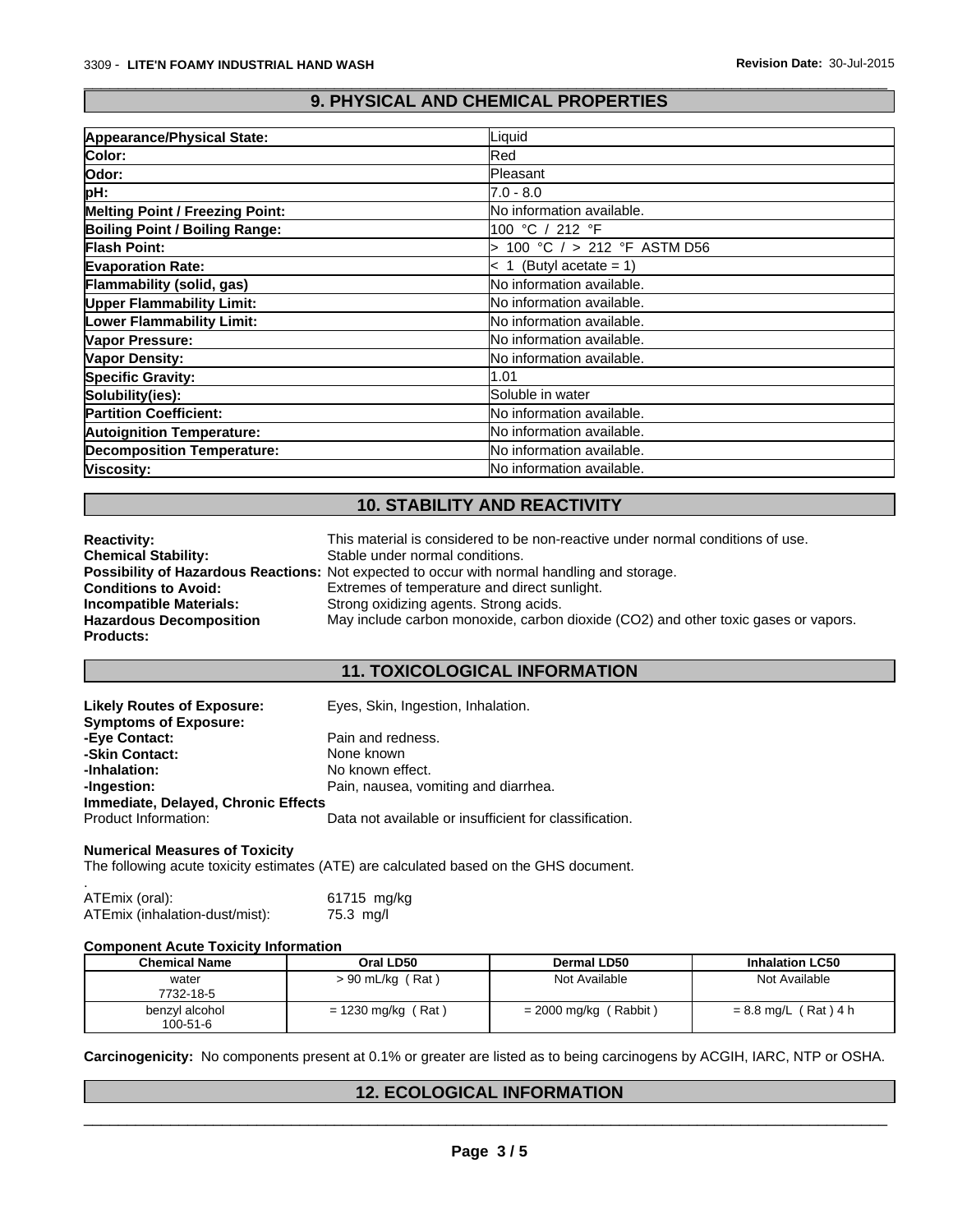**Ecotoxicity Chemical Name Algae/Aquatic Plants Fish Toxicity to Microorganisms Crustacea** benzyl alcohol 100-51-6 ma/L EC50 35: 3 h Anabaena variabilis mg/L EC50 promelas mg/L LC50 static 460: 96 h Pimephales 10: 96 h Lepomis macrochirus mg/L LC50 static 23: 48 h water flea mg/L EC50 **Persistence and Degradability:** No information available. **Bioaccumulation:** No information available. **Other Adverse Effects:** No information available. **13. DISPOSAL CONSIDERATIONS Disposal of Wastes:** Dispose of in accordance with federal, state and local regulations. **Contaminated Packaging:** Dispose of in accordance with federal, state and local regulations. **14. TRANSPORT INFORMATION DOT: Not Regulated**<br> **Proper Shipping Name:** Non Hazardous Product **Proper Shipping Name: Special Provisions:** Shipping descriptions may vary based on mode of transport, quantities, package size, and/or origin and destination. Check with a trained hazardous materials transportation expert for information specific to your situation.

 $\overline{\phantom{a}}$  ,  $\overline{\phantom{a}}$  ,  $\overline{\phantom{a}}$  ,  $\overline{\phantom{a}}$  ,  $\overline{\phantom{a}}$  ,  $\overline{\phantom{a}}$  ,  $\overline{\phantom{a}}$  ,  $\overline{\phantom{a}}$  ,  $\overline{\phantom{a}}$  ,  $\overline{\phantom{a}}$  ,  $\overline{\phantom{a}}$  ,  $\overline{\phantom{a}}$  ,  $\overline{\phantom{a}}$  ,  $\overline{\phantom{a}}$  ,  $\overline{\phantom{a}}$  ,  $\overline{\phantom{a}}$ 

**IMDG: Not Regulated**<br> **Proper Shipping Name:** Non Hazardous Product **Proper Shipping Name:** 

**15. REGULATORY INFORMATION**

**TSCA Status:** (Toxic Substance Control Act Section 8(b) Inventory)

All chemical substances in this product are included on or exempted from listing on the TSCA Inventory of Chemical Substances.

#### **SARA 313**

This product does not contain listed substances above the "de minimus" level

#### **SARA 311/312 Hazard Categories**

| <b>Acute Health Hazard:</b>        | Yes |  |
|------------------------------------|-----|--|
| <b>Chronic Health Hazard:</b>      | N٥  |  |
| Fire Hazard:                       | N٥  |  |
| Sudden release of pressure hazard: | N٥  |  |
| <b>Reactive Hazard:</b>            | N٥  |  |

#### **California Proposition 65**

This product is not subject to warning labeling under California Proposition 65.

### **16. OTHER INFORMATION**

**Flammability:** 0 **Instability:** 0 **Special:** N/A

| NFPA |  |
|------|--|
| HMIS |  |

**Health Hazards:** 1 **Flammability:** 0 **Physical Hazards:** 0

**Health Hazards: 1** 

**Revision Date:** 30-Jul-2015<br> **Reasons for Revision:** Section 14 and 15 **Reasons for Revision:**